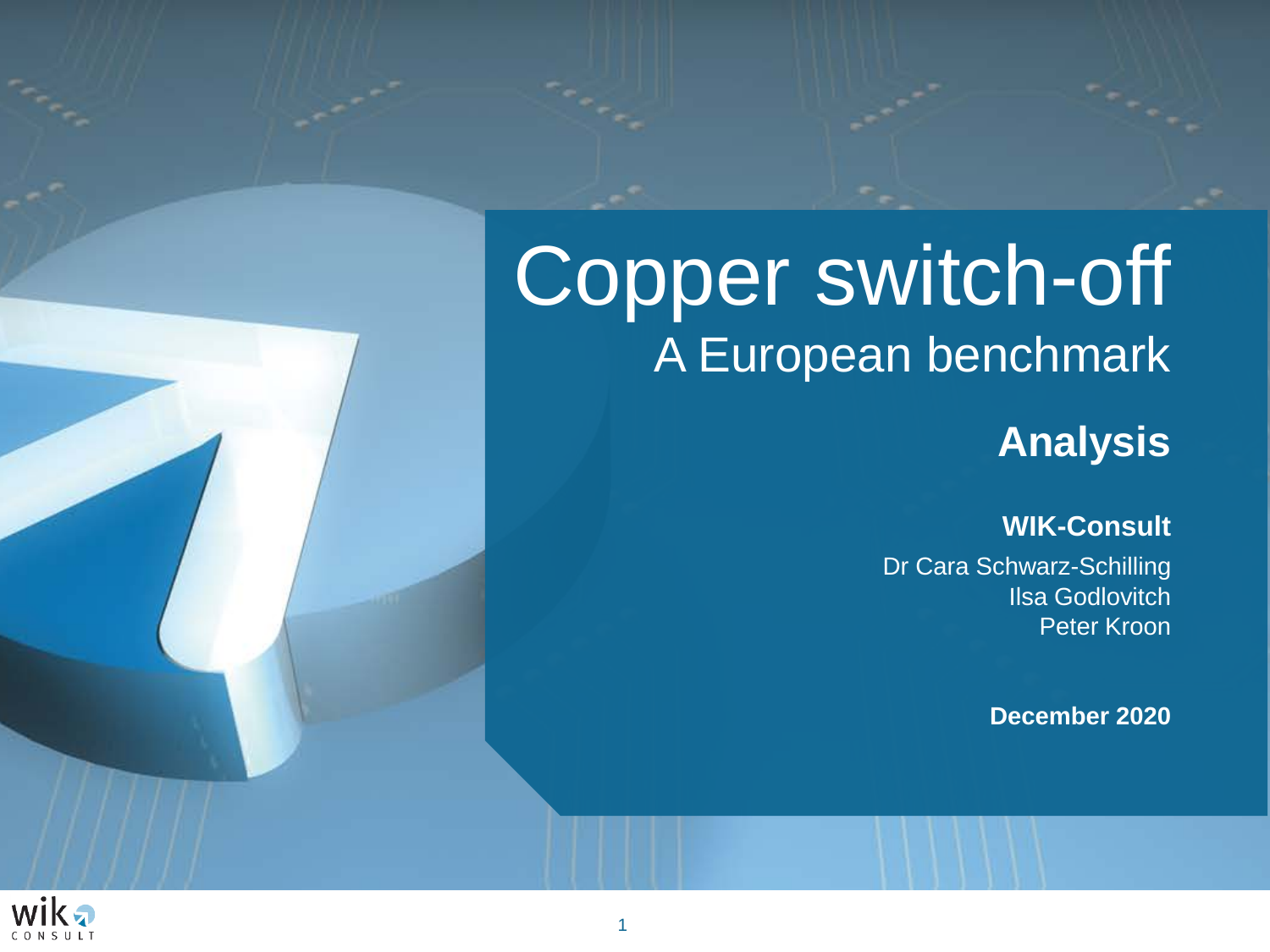## Towards switch-off Highlights from Europe



- **Further progress has been made in Sweden**
- New initiatives have been announced in France and the **Netherlands**
- **Switch-off progress in Spain and Portugal remains slow** despite extensive FTTH roll-out in those countries
- No concrete plans as yet for copper switch-off in Germany, Poland and the UK; but
- **The completion of PSTN switch-off in Germany should** facilitate migration, when fibre is widespread
- **Migration to FTTH in Italy has stalled amidst debates on** future of fibre network ownership
- **Those which have made progress towards switch-off have** benefited from operational savings, increased reliability
- Studies suggest environmental benefits could be significant

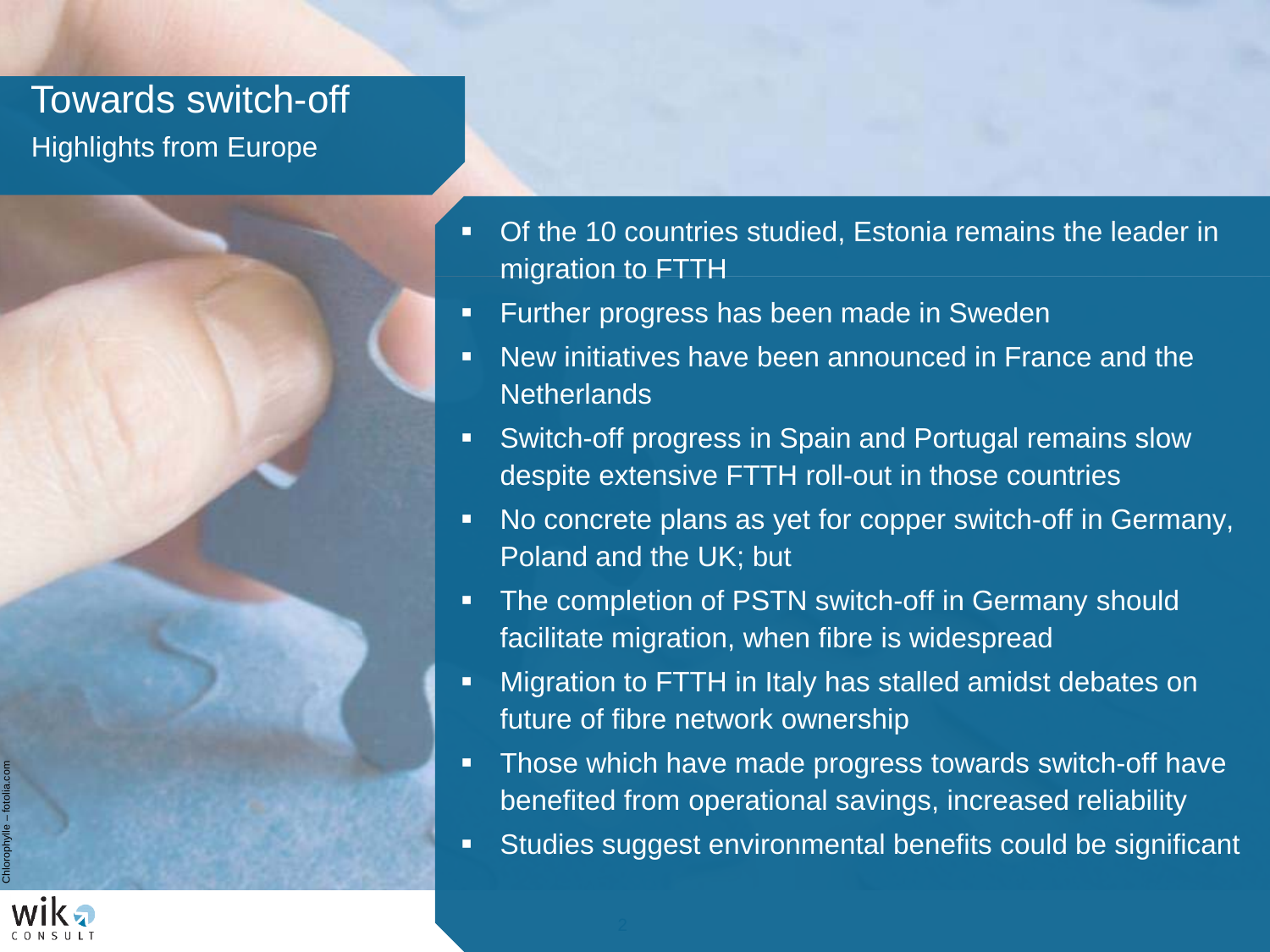## Towards switch-off Global overview



#### **ID the US:**

- **Verizon started the migration process in 2017 and is** retiring copper in a number of States in favour of FiOS
- **AT&T** has confirmed that it stopped marketing legacy DSL services from 1 October 2020**,** but AT&T maintains a significant proportion of FTTC/VDSL
- **T**-mobile has stepped into the gap with a wireless offer
- **IF In New Zealand, the Commerce Commission is finalising** the Copper Withdrawal Code – due in December 2020
- **Australia,** copper switch-off began in 2014 in conjunction with the deployment of the NBN, and acquisition by the NBN Co of Telstra's copper and cable network.
	- Customers in "NBN ready" areas, have 18 months notice to switch to the NBN, before the legacy infrastructure is switched off.
	- **The switch-off will not however be to full fibre. Planned** technology mix of 17% FTTH, 48% FTTN/B, 27% HFC, 8% fixed wireless and satellite

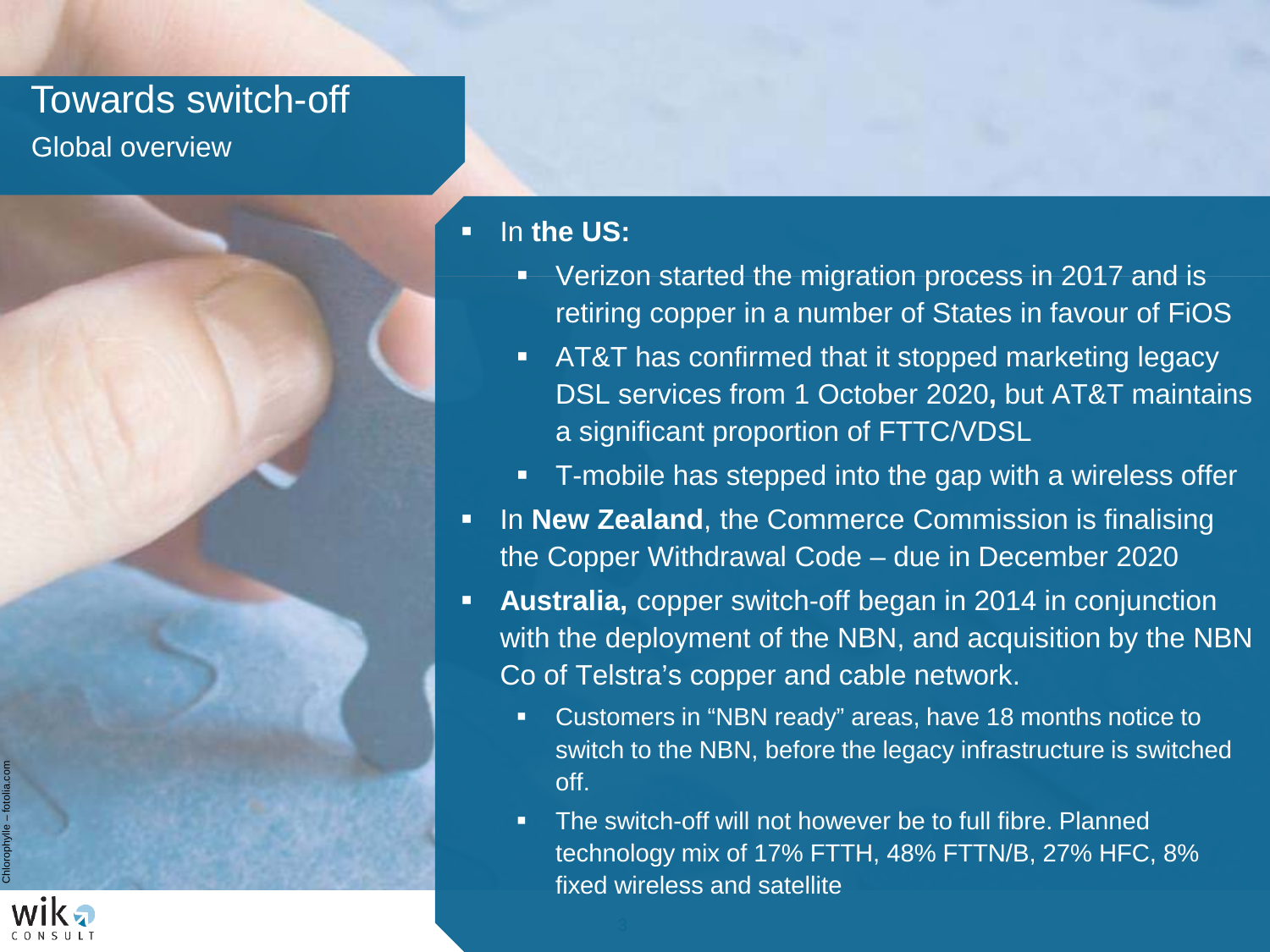## Switch-off progress Copper

#### **% copper exchanges switched off**

|            | start | 2018 | 2020 | 2025 | 2030          | Repla       |
|------------|-------|------|------|------|---------------|-------------|
| Estonia    | 2015  | 70%  | 80%  |      |               | <b>FTTH</b> |
| Sweden     | 2009  | 42%  | 54%  |      | 98% no target | <b>FTTH</b> |
| Spain      |       | 2%   | 8%   | 18%  |               | <b>FTTH</b> |
| France     | 2023  | 0%   | 0%   |      | 100%          |             |
| Netherland | 2023  | 0%   | 0%   |      |               |             |

**Replacement technology** FTTH (50% subs), fixed wireless (10%) FTTC (40%) FTTH/wireless

Source: WIK-Consult based on interviews Figures in red are extrapolated.

#### Estonia and Sweden are clear leaders in progress towards switch-off

- **More gradual process Spain in Portugal**
- Intention to start switch-off in France and Netherlands in 2023
- **Focus on migration to FTTC in Italy (partial switch-off)**
- **Process under discussion in UK (per exchange: stop sell 1 year after FTTP** announced, switch-off 5 years after)
- **No concrete plans in Germany**

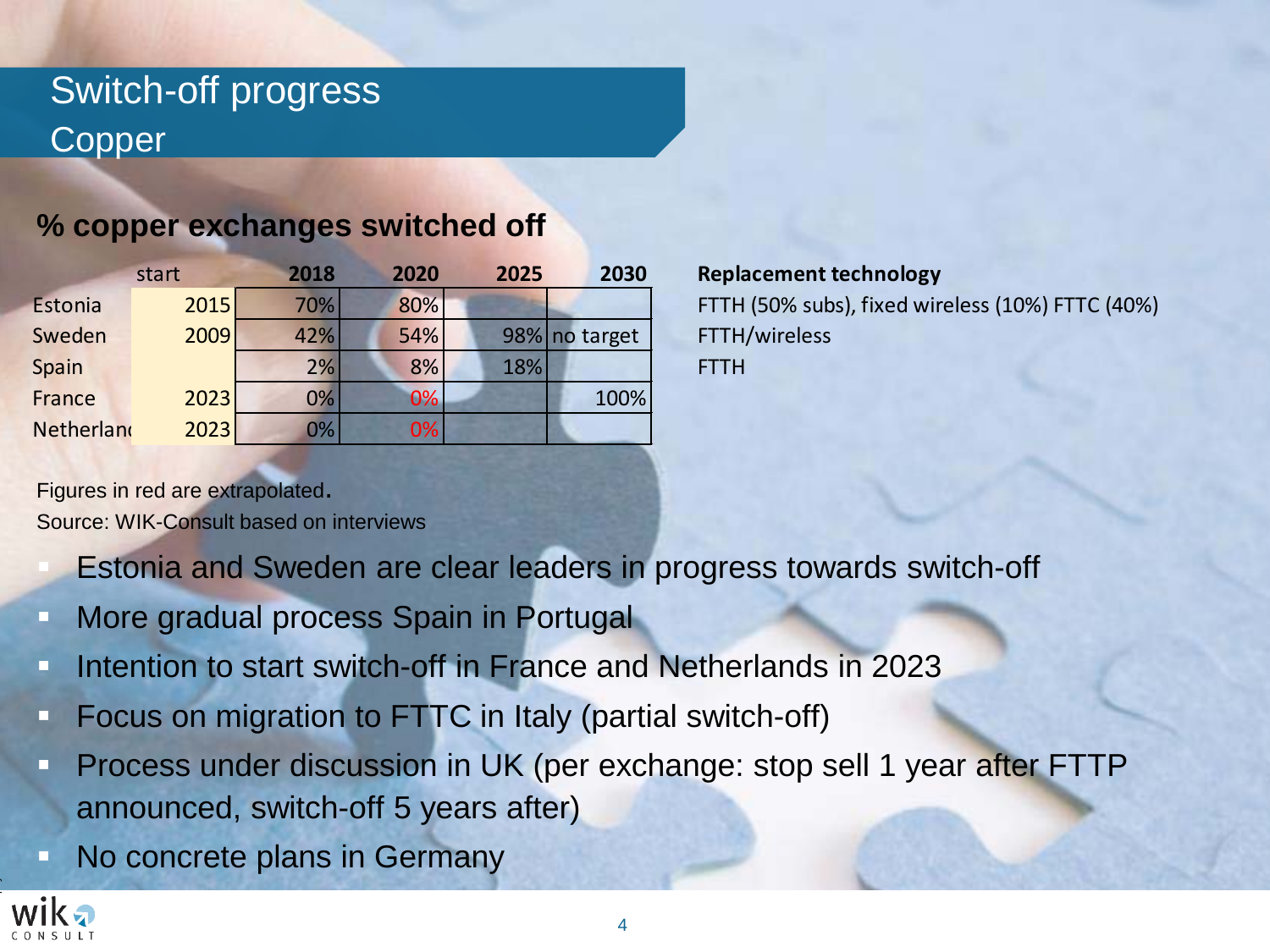# Switch-off progress **PSTN**



Source: WIK-Consult based on interviews

- Transition to all-IP is a pre-condition for copper switch-off, but can occur independently
- PSTN switch-off has been linked to copper switch-off in IT, ES, SE,
- PSTN switch-off pursued independently of copper switch-off in UK, DE, NL, FR
- As of Q3 2020, full transition to VoIP with PSTN switch-off has occurred in Germany and Estonia, with near full transition in the Netherlands. Significant progress in Poland
- In contrast, limited VoIP in the UK except for new build/business. Italy also starts from low base
- Tendency in Sweden for fixed analogue lines to be replaced with mobile

|         | start | 2015 | 2016 | 2017 | 2018 | 2019 | 2020 | 2021 | 2022 | 2023 | 2024 | 2025 |
|---------|-------|------|------|------|------|------|------|------|------|------|------|------|
| Estonia |       |      |      | 100% |      |      |      |      |      |      |      |      |
| Germany | 2013  |      | 50%  |      | 95%  |      | 100% |      |      |      |      |      |
| NL      | 2006  |      | 85%  |      |      | 92%  |      | 100% |      |      |      |      |
| Spain   | 2009  |      | 20%  |      | 75%  |      | 80%  |      | 100% |      |      |      |
| France  |       |      |      |      | 73%  |      |      |      |      | >97% |      |      |
| Poland  |       |      |      |      | 27%  |      | 71%  |      |      |      |      | 100% |
| UK      |       |      |      |      | 0%   |      | 2%   | 20%  |      | 60%  | 80%  | 100% |
| Sweden  |       |      |      |      | 50%  |      | 54%  |      |      |      |      | 98%  |
| Italy   | 2012  |      |      |      | 21%  |      |      |      |      | >65% |      |      |

Chlorophylle – fotolia.com

Source: WIK-Consult based on BEREC 2016 study and 2018, 2020 interviews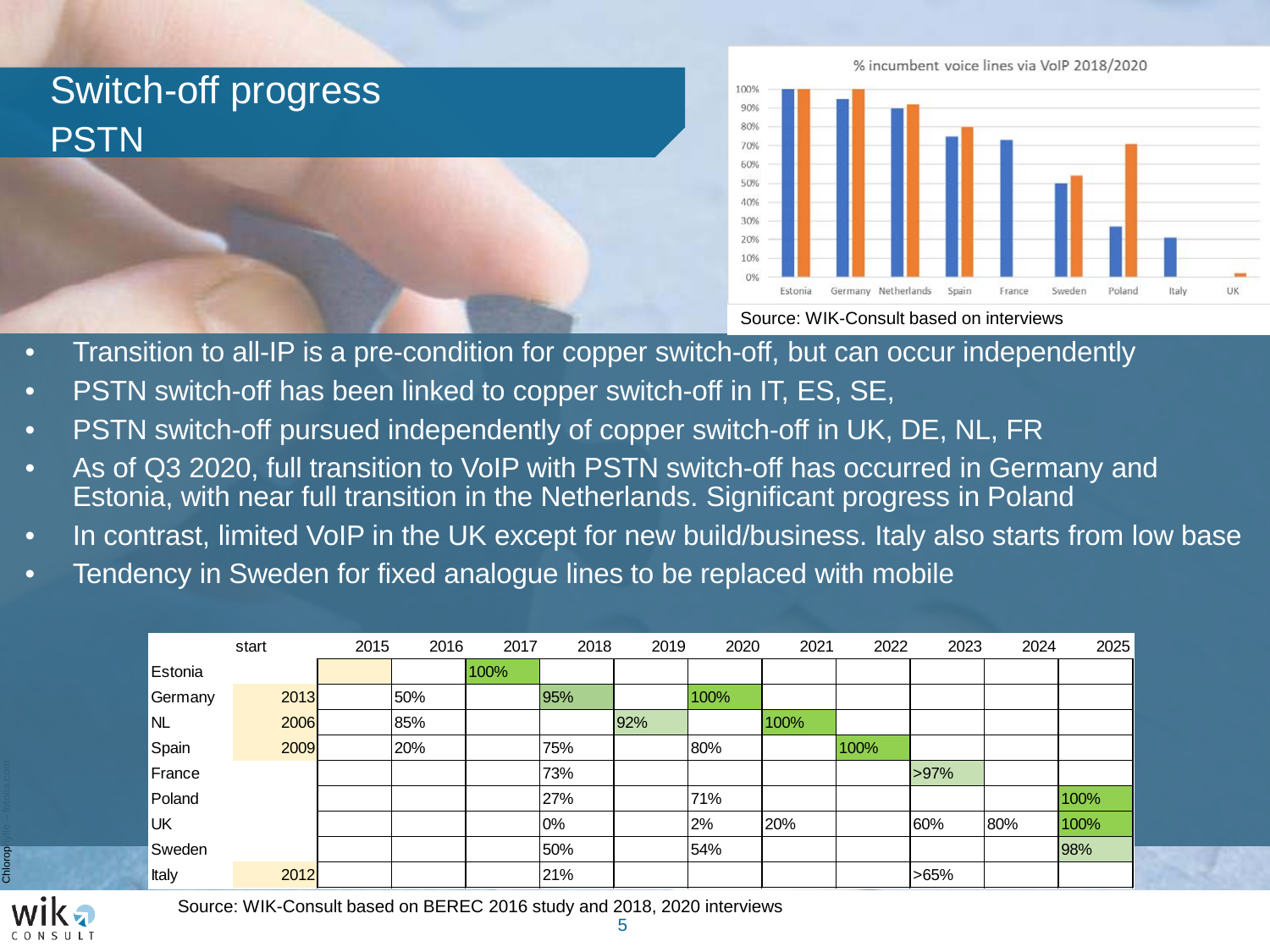## Copper switch-off Benefits to operators



- **Significant cost savings and efficiencies: TF** 
	- A fibre PoP covers the equivalent of 4 copper switches
	- Access technology equipment for fibre occupies 15% of the space occupied by copper; and
	- Copper switch-off saves 60% energy cost
- Verizon, US: "fibre is overall 60% cheaper compared to copper"
	- **Real estate 60-80% savings**
	- **Energy 40-60% savings**
	- Reliability; fibre is 70-80% more reliable than copper. 60% fewer costly truckrolls and savings of 40-60% on maintenance

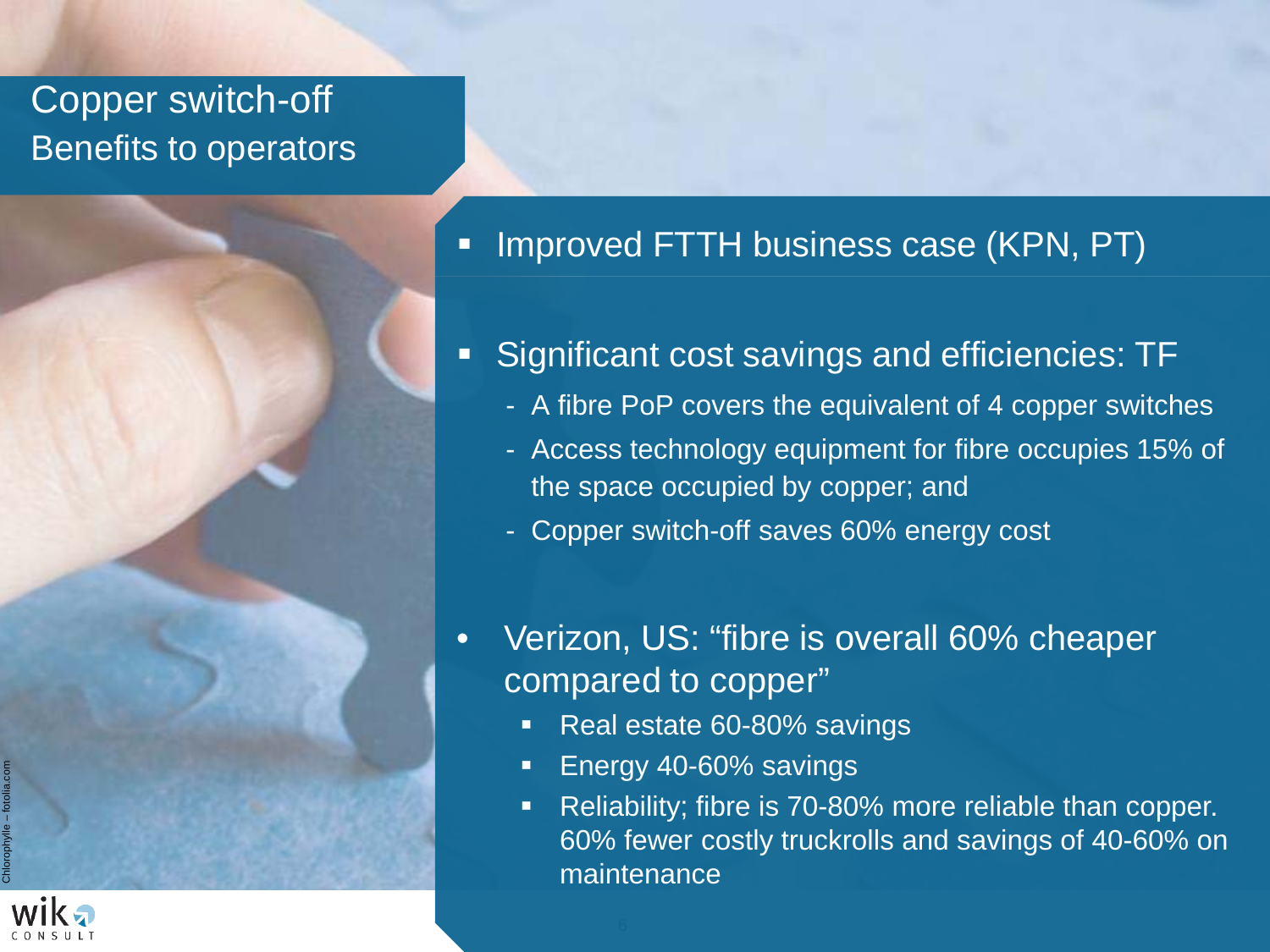## Copper switch-off Benefits to customers



Swedish consumers: perceived benefits of fibre



- In a 2017 representative survey of consumers in the fibre-rich Swedish market, WIK found that 82% of FTTH customers were happy with their service compared with only around 50% of DSL customers
- 87% of FTTH users highlighted high bandwidth as a benefit of FTTH
- The range of services and value for money were also cited
- FTTH users in Sweden were more likely to be online daily, and were more active on the Internet than users in Germany
- More than 30% of Swedes surveyed streamed all their music and video content online



Source: WIK-Consult 2018 socioeconomic impact of FTTH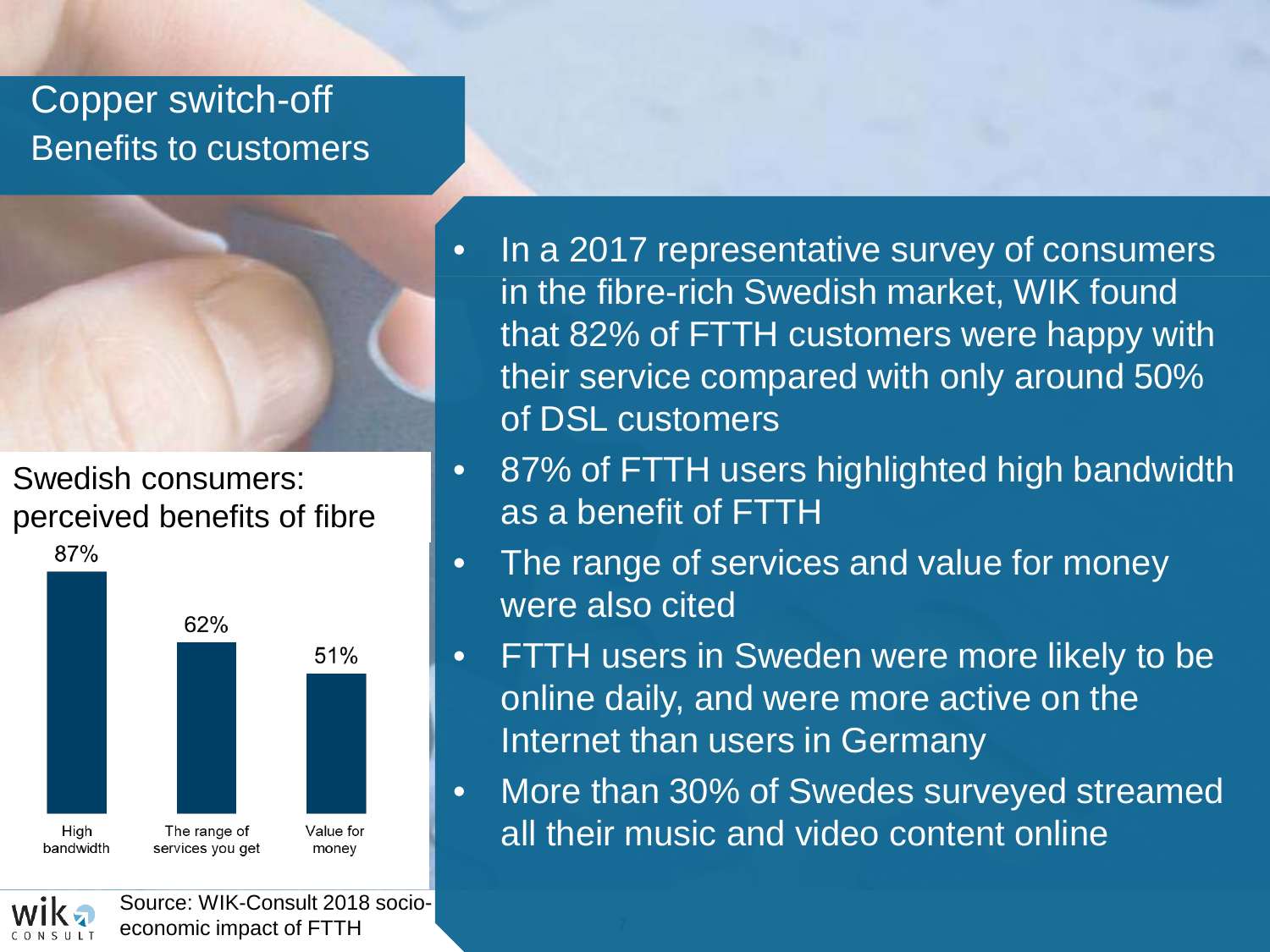## Copper switch-off Environmental benefits



- Corning (2010): replacing an old copper network with fibre with the equivalent length produces less than 0,01% of the emissions associated with (new) copper.
- Baliga et al. (2011): FttC consumes 50% more energy compared to PON networks due to the active equipment in the cabinet. If significant bandwidth demand, P2P fibre consumes less energy per Gigabit than PON / DOCSIS.
- Aleksix and Lovric (2014): 88% reduction of greenhouse gas emissions per MBit in Europe by fibre compared to combination of copper and coax
- Fibre enables roll out 5 G networks, which are more energy efficient than previous networks. According to Ericsson at least 15%

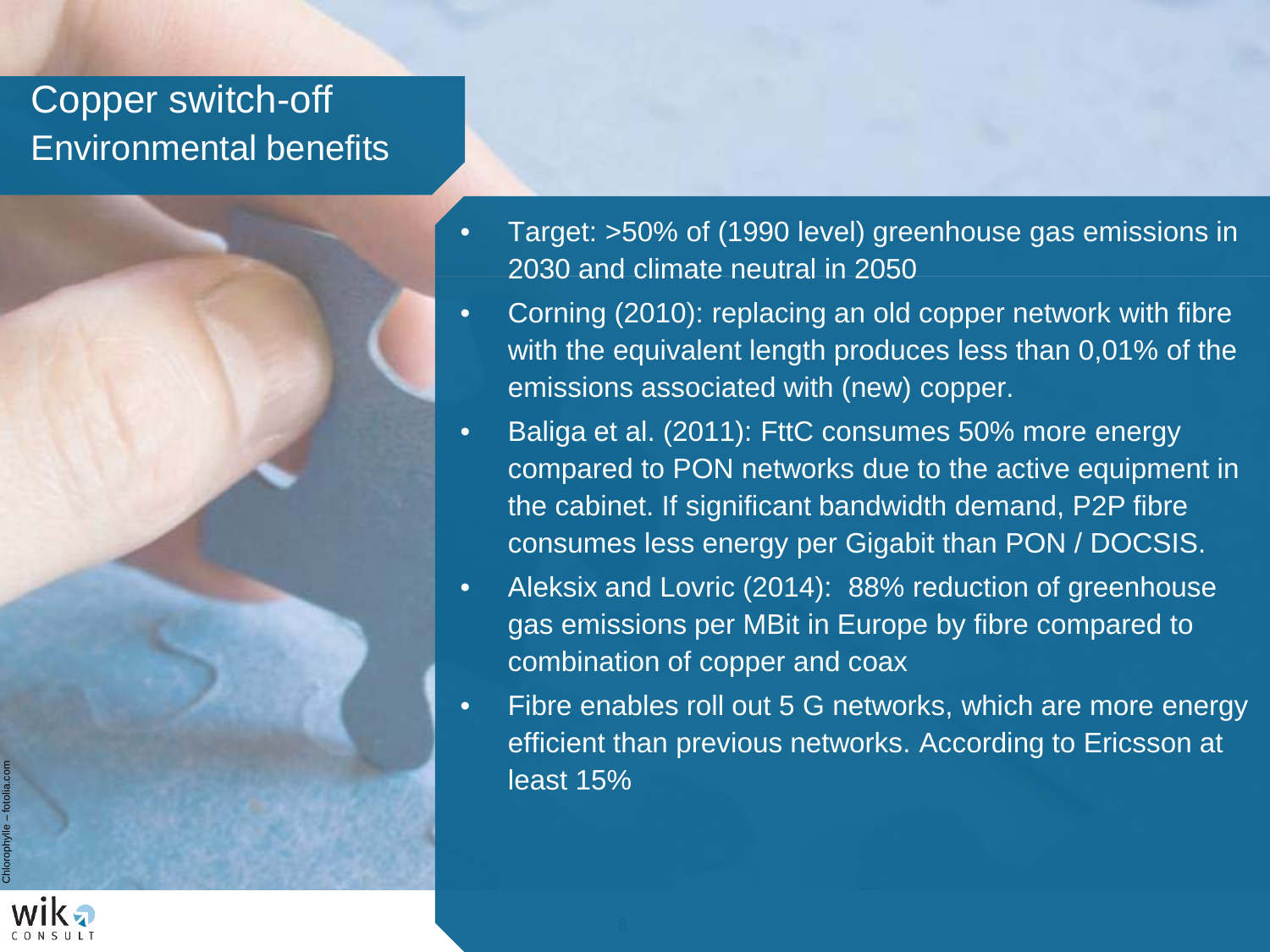## Copper switch-off Enablers & barriers



- Installation of FTTH incumbent and/or willingness by incumbent to use competing FTTH infrastructure
- Availability of FTTH access for access seekers and a willingness to migrate, or own FTTH (co-)investment
- Understanding of benefits of FTTH, willingness, and ability of customers to migrate
- Incentives for operators and consumers to migrate can in turn be influenced by regulatory approaches to access regulation and pricing, migration and advertising standards
- PSTN switch-off can delay migration • Even with willing operators and customers, regulatory barriers to exchange closure and/or

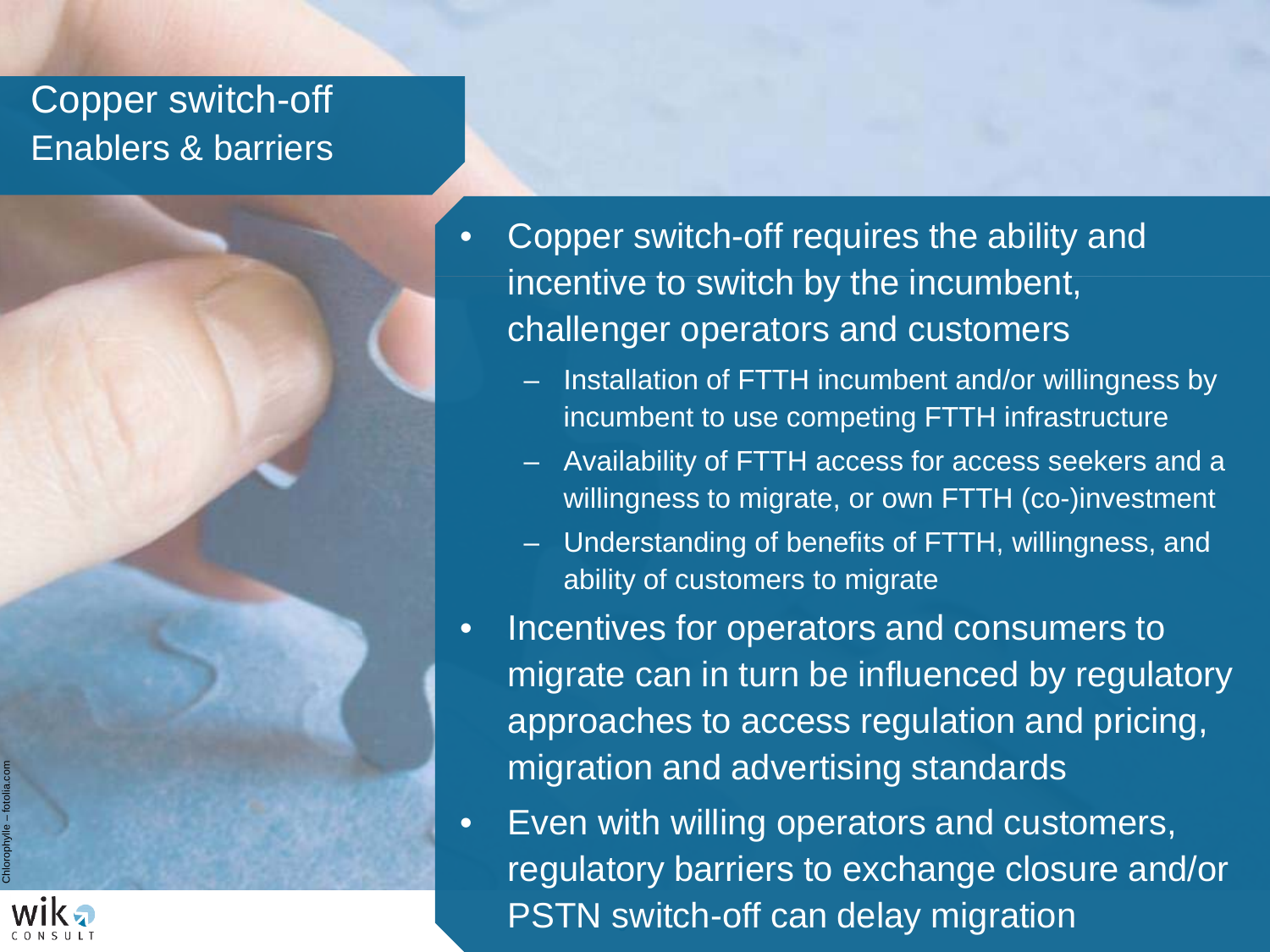## Copper switch-off Example cases

#### **Estonia**

- PSTN switch-off completed in 2017
- 6 month period for exchange closure
- Incumbent engaged in FTTH deployment
- Limited reliance on copper wholesale access (LLU)
- New routers support legacy equipment (POTS port)

#### Sweden

- Switch-off thus far mainly in rural areas
- Migration to wireless, limited copper wholesale access
- Customers accept mobile in place of fixed telephony

#### More challenges to switch-off where

- Alternative investors deploy FTTH (IT, parts of UK, SE)
- Long notice periods for exchange closure (ES, PT, FR)
- Reduced performance gap due to VDSL (UK, DE)

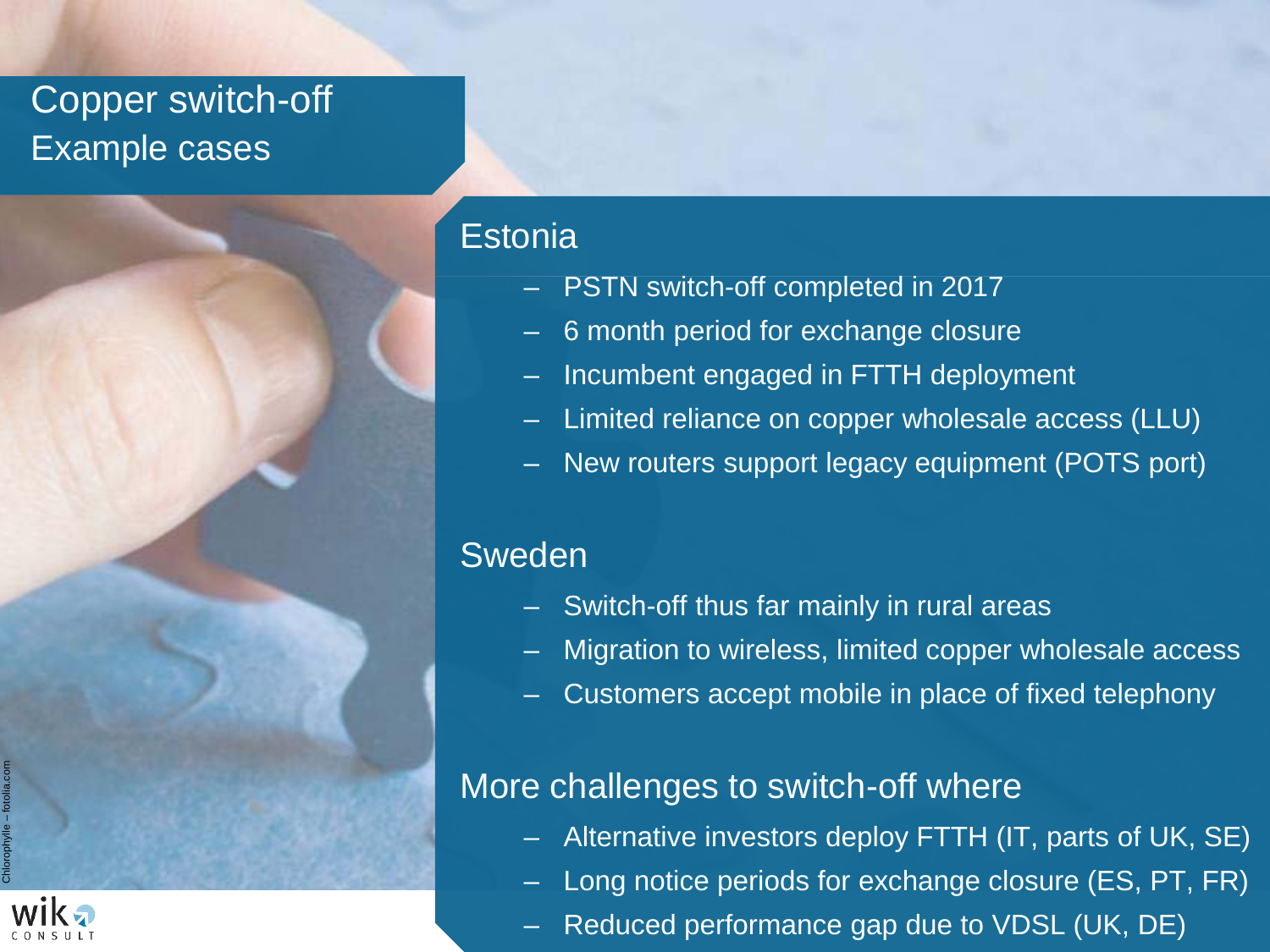### **Conclusions**



- **Progress towards copper switch-off in Europe is mixed**
- **Positive examples benefit from** 
	- **Incumbent engagement in switch-off**
	- **Strategies to handle legacy equipment (or progress with** PSTN switch-off)
	- **Short notice periods for exchange closure and**
	- **EXEDEE** Limited take-up of copper unbundling
- **EXEC** Challenges arise where
	- **Fibre is deployed by non-incumbent**
	- **Barriers to exchange closure or PSTN switch-off**
	- Customers reluctant e.g. due to VDSL upgrades, or reliance on legacy equipment

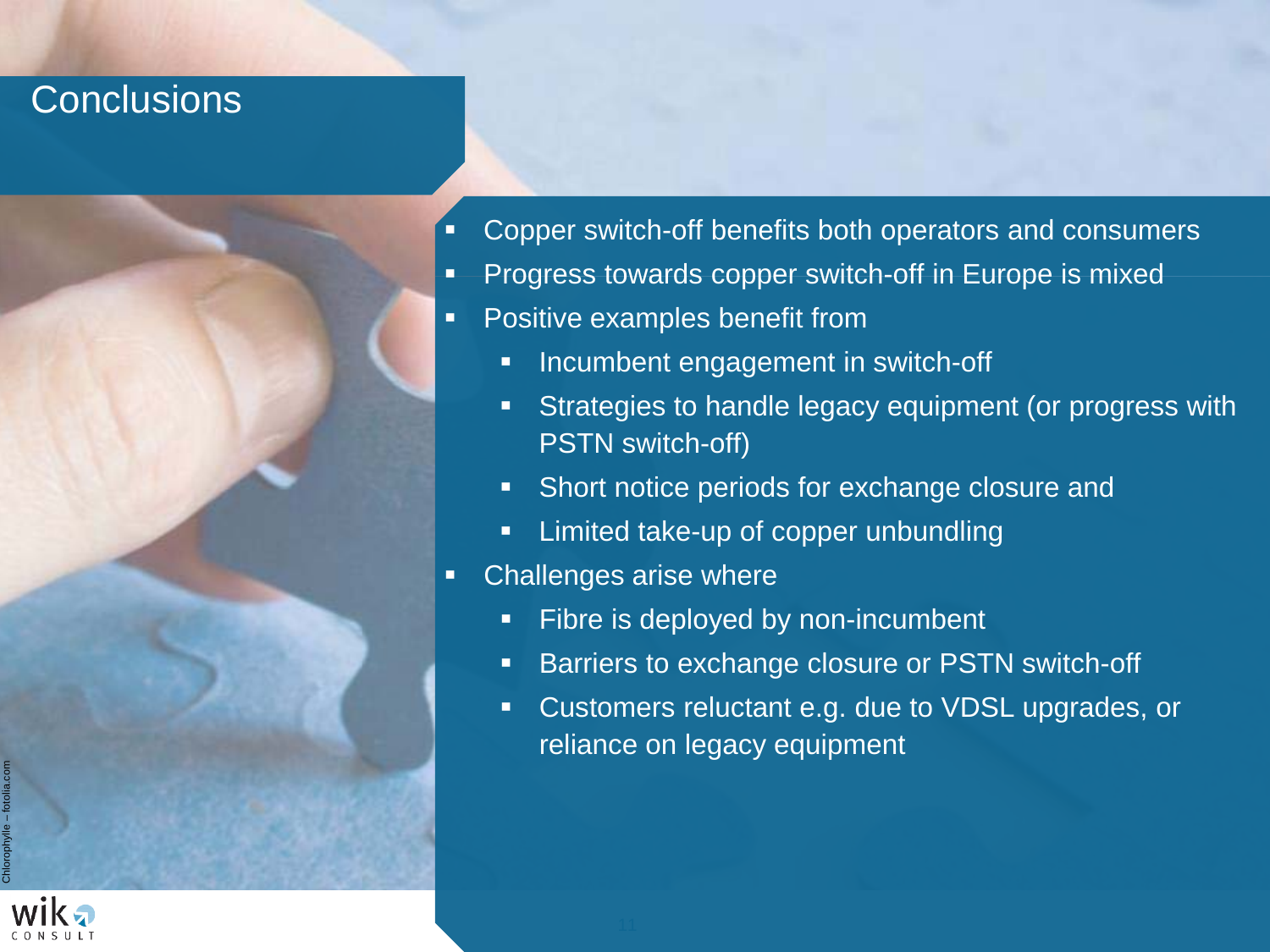#### Strategies to support switch-off & migration



Key steps are:

- **1. Where FTTH is limited:** incentivise deployment by altnets through duct and pole access and consider light touch wholesale access/pricing conditions for FTTH
- **2. When FTTH is deployed:** send appropriate pricing signals to encourage consumers and altnets to migrate e.g. allow copper/FTTC pricing to rise
- **3. Where only one FTTH network is viable:** encourage all service providers to coalesce around the single network. Where the network is not deployed by the incumbent, may involve the incumbent buying wholesale access (e.g. where wholesale only) or co-investment / long term access arrangements involving all players

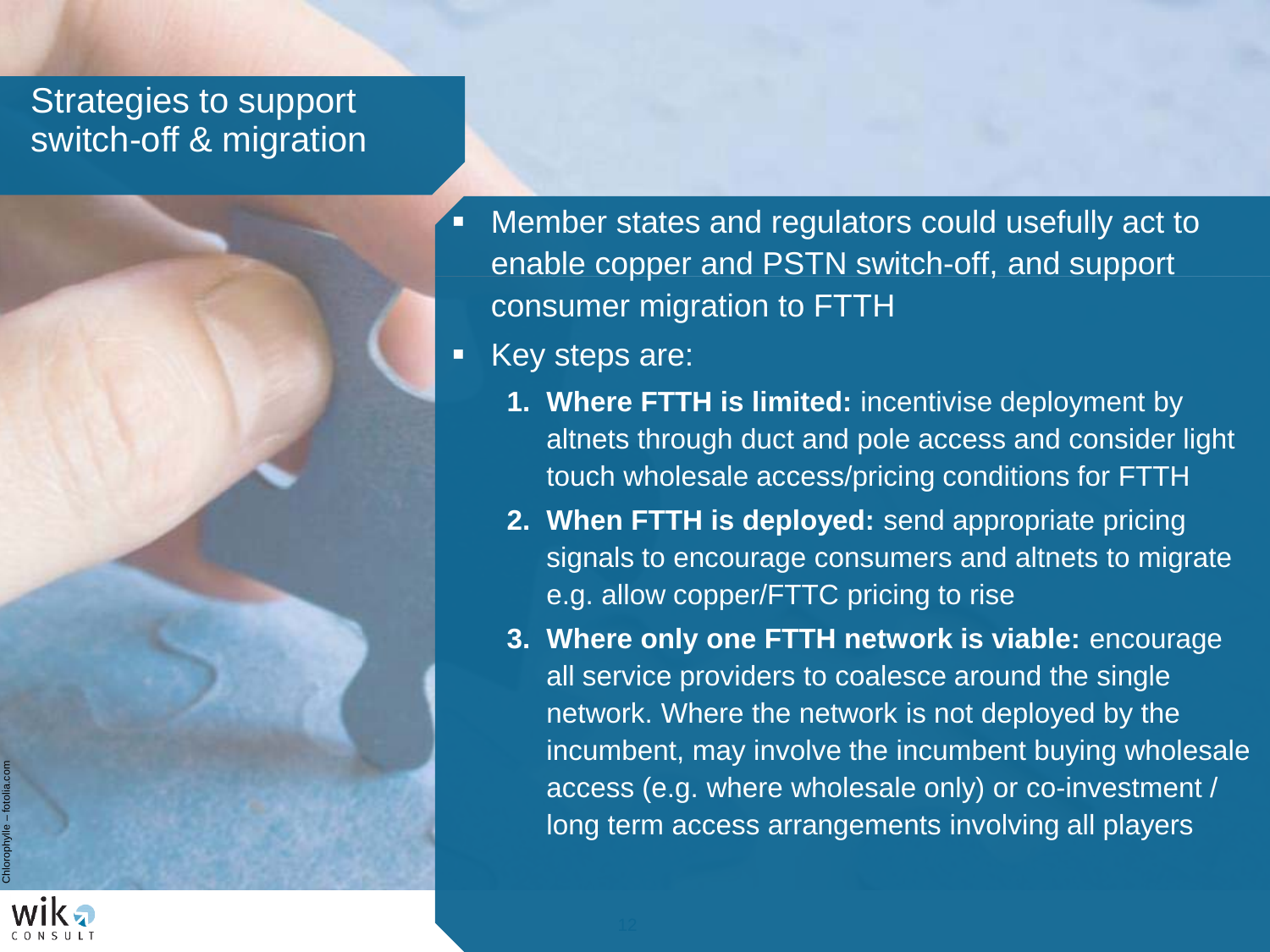#### Strategies to support switch-off & migration (2)



- **5. Where customers are confused or unconvinced of the benefits:** Consider labelling or rules on advertising standards to signal benefits of FTTH vs cable and FTTC
- **6. Where there is reliance on legacy equipment:**  Consider solutions which support POTS, address PSTN migration in advance of FTTH deployment and switchoff